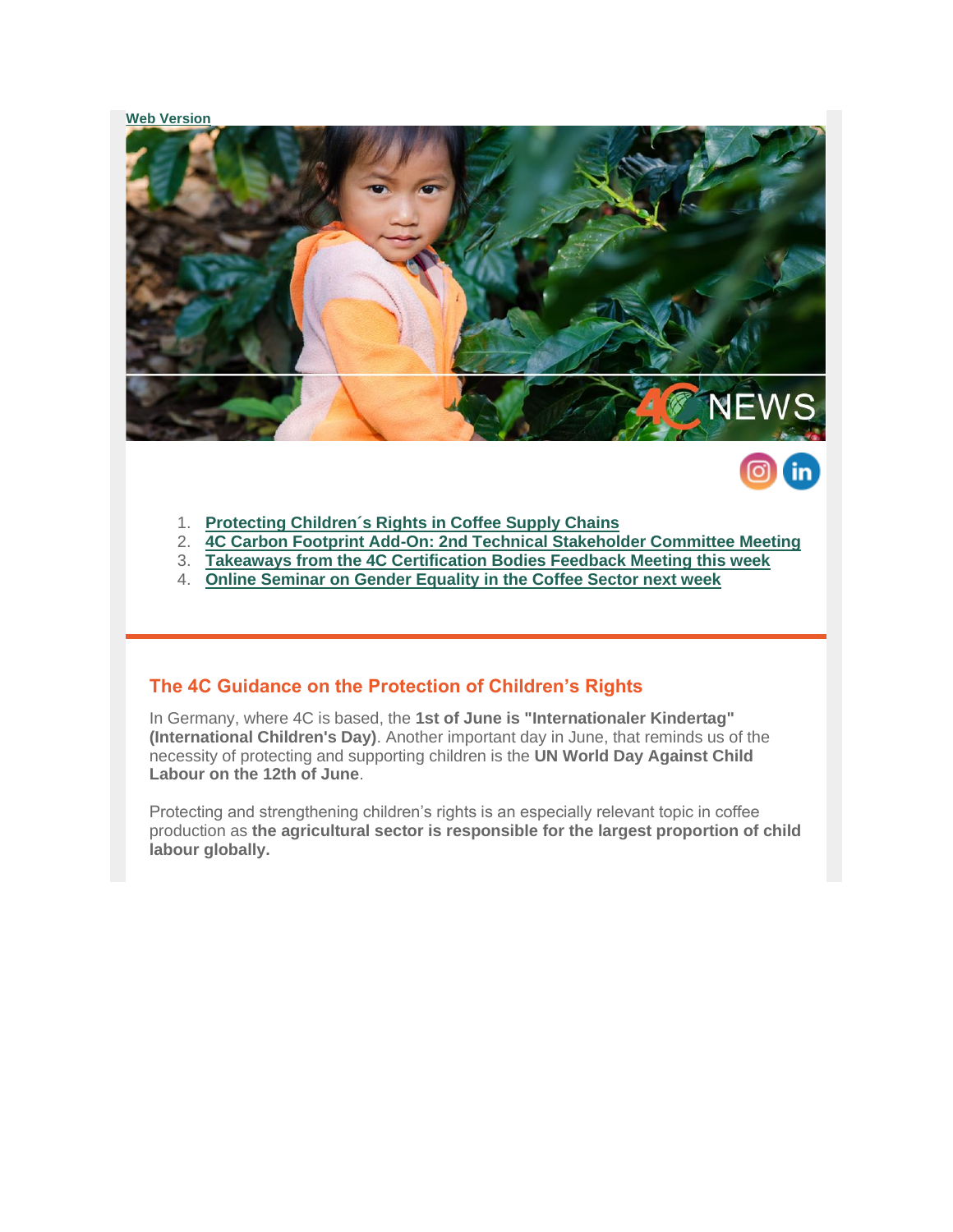

The development of this **comprehensive guidance document** involved auditors, 4C Managing Entities and experts from the industry. The document also contains information from **internationally recognized conventions** on human and children´s rights, as well as **good auditing practices** provided by 4C cooperating Certification Bodies (CBs).

**[Read more](https://amxe.net/io0aec4n-i3kmfjtt-tjvvordf-ea5)**

# <span id="page-1-0"></span>**Second Meeting of the 4C Carbon Footprint Stakeholder Committee**

The **4C Technical Stakeholder Committee for the Carbon Footprint Add-On** is scheduled to meet for the second time on **14 June 2022 at 13:00 CEST.**

This Committee was set up to **improve the on-theground application of the [4C Carbon Footprint Add-On](https://amxe.net/io0aec4n-i3kmfjtt-xnvn6mmb-xg0)** and discuss solutions for a more climate friendly future for the coffee sector. The Add-On is a **comprehensive solution** for 4C system users to respond to the increasing consumer demand for **transparent and reliable information about coffee's carbon footprint.**

![](_page_1_Picture_6.jpeg)

After a successful **first session in April**, where the Committee members were able to familiarize themselves with the **newly launched Add-On**, we want to use this second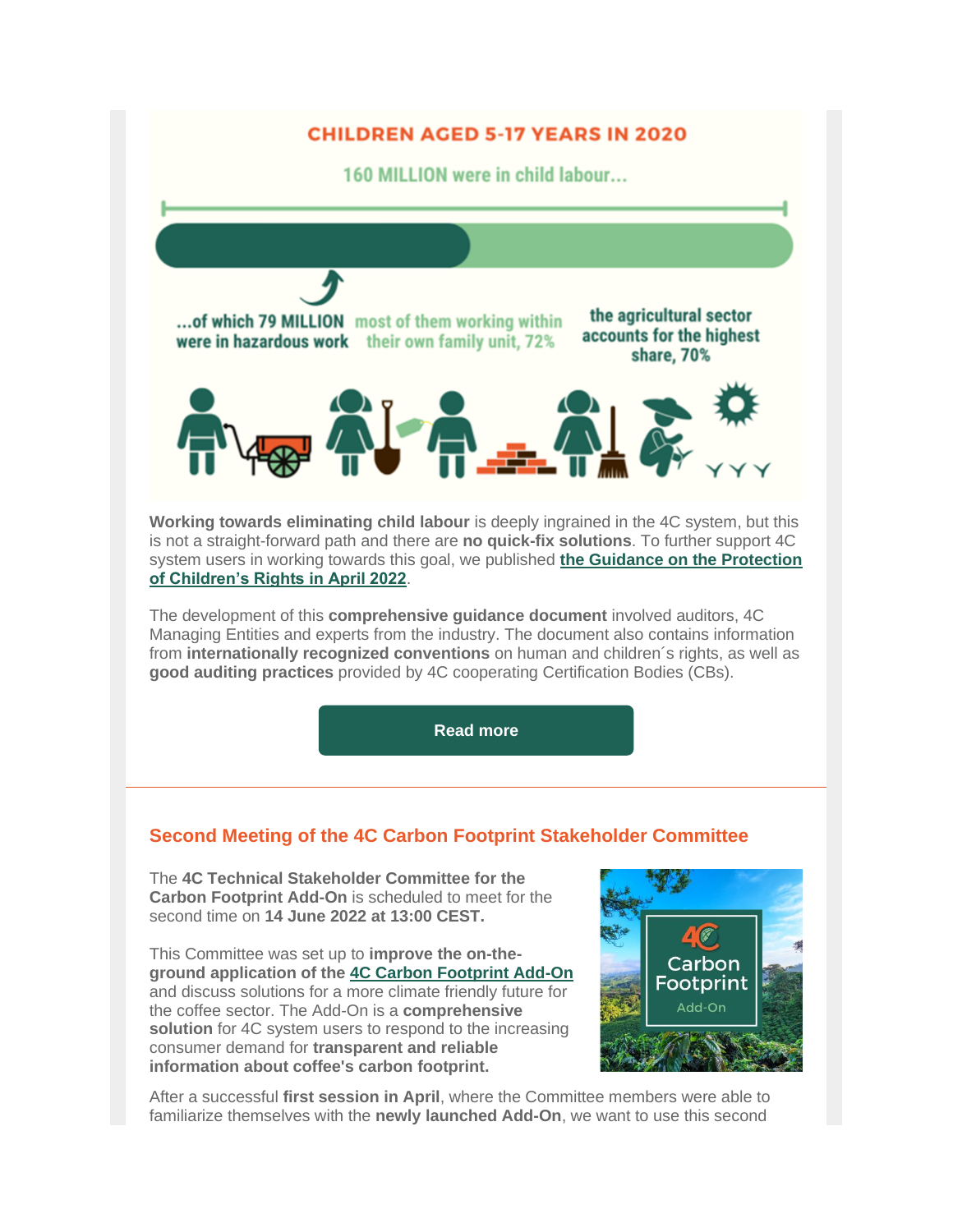session to deep-dive into the topic with **interactive group discussions**.

We are very much looking forward to the exchange, as only **together we can create solutions to make coffee more climate friendly!**

**Take the opportunity to sign up to the Committee now, and join the second meeting!**

![](_page_2_Picture_3.jpeg)

*The participation in the Stakeholder Committee is open for all 4C system users: Managing Entities of 4C Units, Certification Bodies, Intermediary Buyers and Final Buyers.*

# <span id="page-2-0"></span>**Recap from the 4C CB Feedback Meeting**

**Continuously improving the 4C system** is a vital component of our approach. In regular meetings with the Certification Bodies (CBs) collaborating with 4C, we **collect valuable insights** from the people who conduct the audits and **verify the implementation of the 4C Code of Conduct on the ground.**

![](_page_2_Picture_7.jpeg)

Recently on Tuesday, the **31st of May 2022** we held **this year's first CB Feedback Meeting**. With almost 60 participants we **shared updates** about the 4C system and deeply **discussed challenges** and possible ways to improve our operations.

**We would like to thank everyone who took part and we look forward to our ongoing collaboration with you!**

<span id="page-2-1"></span>**Upcoming Events: Next session of our 4C Online Seminar Series**